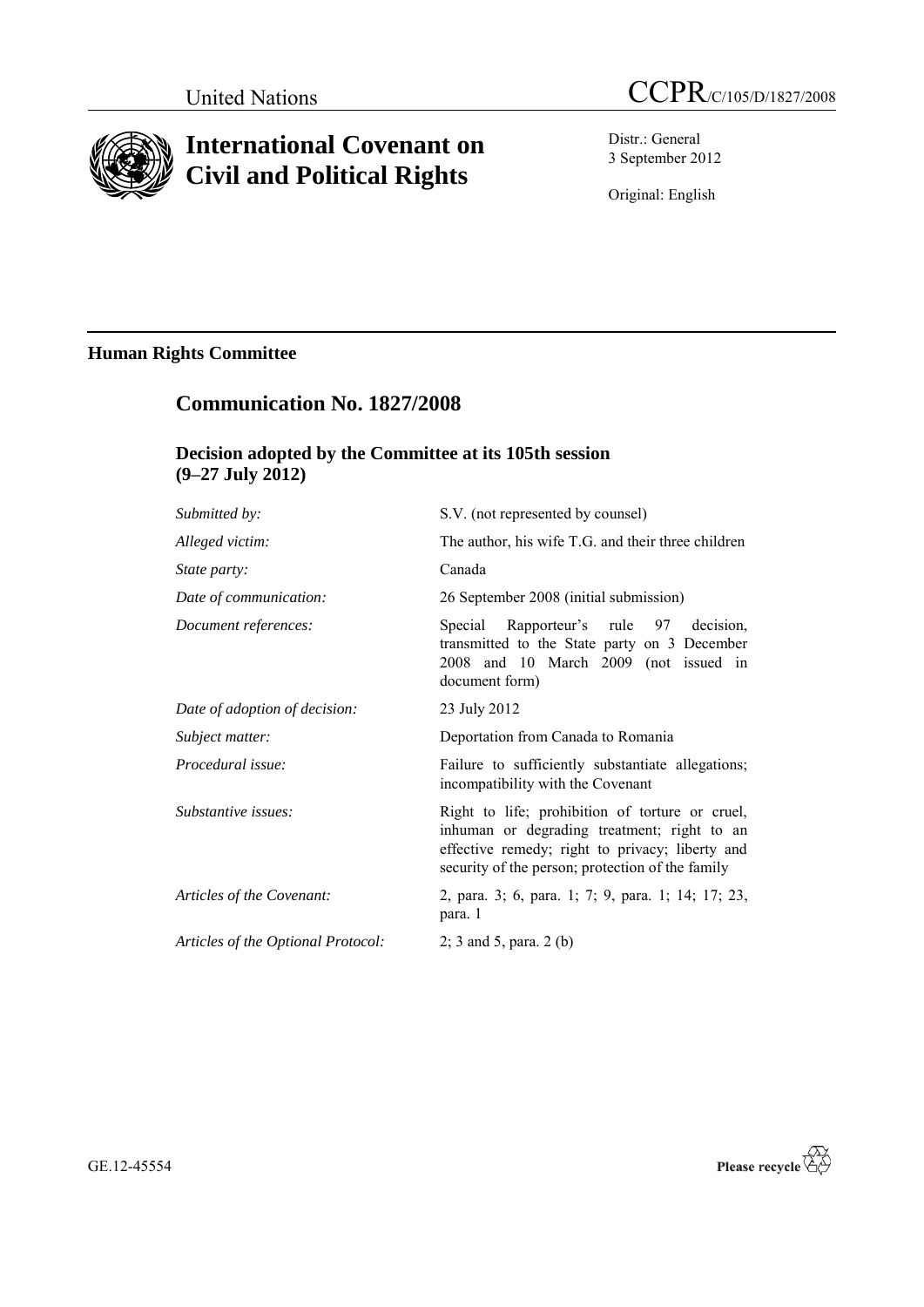### **Annex**

## **Decision of the Human Rights Committee under the Optional Protocol to the International Covenant on Civil and Political rights (105th session)**

concerning

#### **Communication No. 1827/2008 \***

| S. V. (not represented by counsel)                 |
|----------------------------------------------------|
| The author, his wife T.G. and their three children |
| Canada                                             |
| 26 September 2008 (initial submission)             |
|                                                    |

*The Human Rights Committee*, established under article 28 of the International Covenant on Civil and Political Rights,

*Meeting on* 23 July 2012,

*Adopts* the following:

#### **Decision on admissibility**

1.1 The author of the complaint is Mr. S.V., Moldovan by birth but since 1995 also a citizen of Romania. He resided in Canada and sought protection as a refugee before his eventual deportation with his family to Romania on 25 April 2009. He submits the communication on his behalf and on behalf of his wife, T.G., and their three children. The author complains that his return to Romania would constitute a violation of his human rights as he and his family would face torture in the Republic of Moldova, whence Romania would eventually deport him. The author is not represented by counsel.

1.2 The author requests the Committee to invite the State party not to proceed with the forced removal, which he alleged was imminent at the time of the submission of the complaint, pending the examination of the case. On 3 December 2008, the Committee refused to grant interim measures. On 6 March 2009, the author submitted a new request for interim measures which was again refused by the Committee on 10 March 2009.

#### **The facts as submitted by the author**

2.1 The author is a scientist who was involved in anti-communist and human rights activities in the former Soviet Union. He claims that from 1994 to 2001 he was on several

The following members of the Committee participated in the examination of the present communication: Mr. Yadh Ben Achour, Mr. Lazhari Bouzid, Ms. Christine Chanet, Mr. Ahmad Amin Fathalla, Mr. Cornelis Flinterman, Mr. Yuji Iwasawa, Mr. Walter Kälin, Ms. Zonke Zanele Majodina, Ms. Iulia Antoanella Motoc, Mr. Gerald L. Neuman, Mr. Michael O'Flaherty, Mr. Rafael Rivas Posada, Sir Nigel Rodley, Mr. Fabián Omar Salvioli, Mr. Marat Sarsembayev, Mr. Krister Thelin and Ms. Margo Waterval.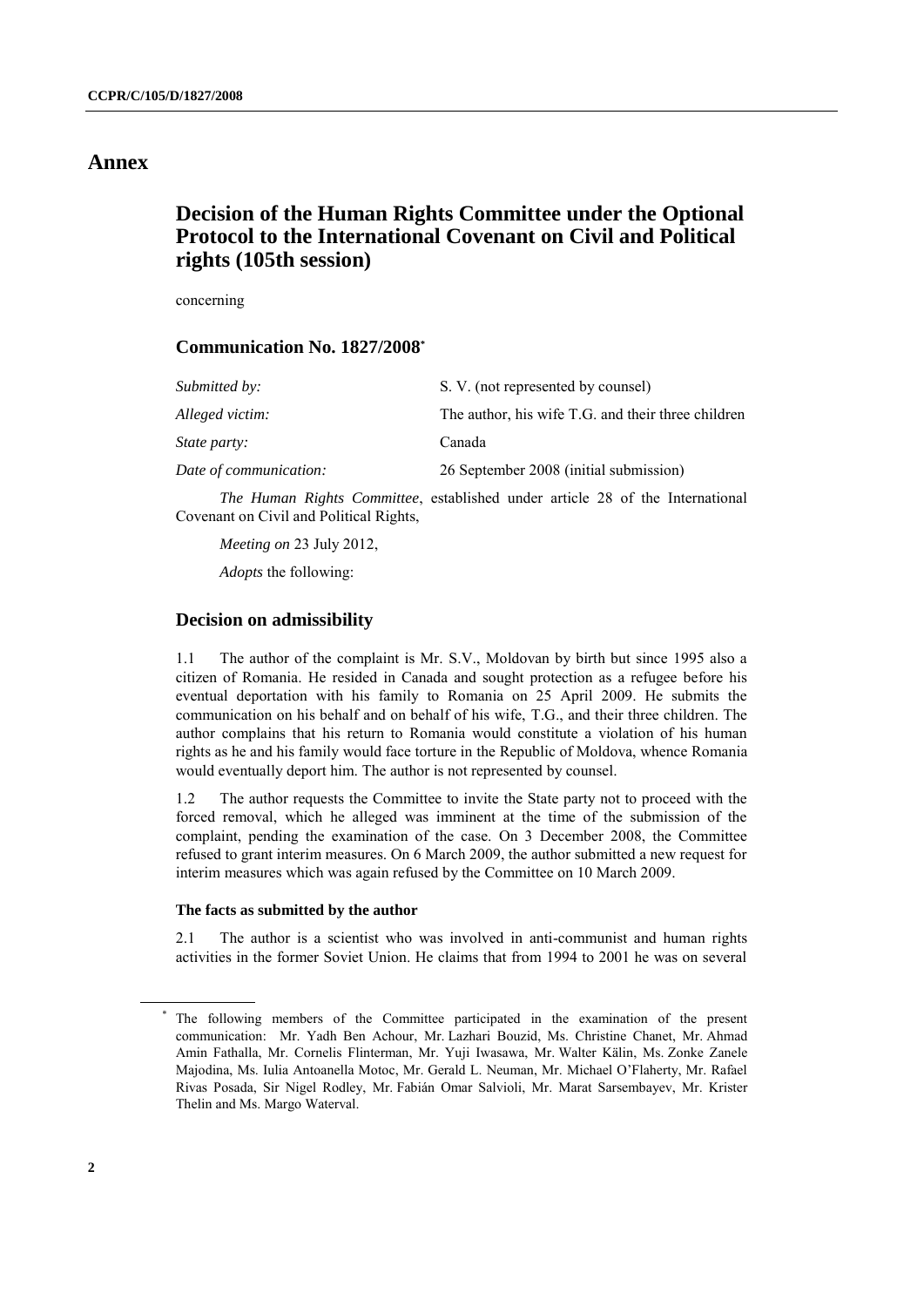occasions illegally arrested, tortured<sup>1</sup> and persecuted. In 2001, the Moldovan secret service confiscated his house and his property and he was deported together with his family to Romania. From 2001 to 2005 he had temporary study visas for Portugal and Spain. He and his family arrived in Canada on 8 November 2005 on a one-year professorship visa. They filed for refugee status in 2006 when the communist party won the elections in the Republic of Moldova.

2.2 On 26 April 2007, the author's claim for protection was rejected by the Refugee Protection Division of the Canadian Immigration and Refugee Board (IRB). The Canadian immigration authorities found the author's testimony credible with respect to his persecution in the Republic of Moldova and the former Soviet Union, but found that he lacked credibility with respect to his inability to establish residence in Romania and with respect to being deported to the Republic of Moldova. They concluded that his removal to Romania would not put the author at risk of torture.<sup>2</sup> The author states that the decision did not take into account the fact that, if deported to Romania, he and his family would eventually be expelled to the Republic of Moldova, as Romania usually re-deports persons to their country of first citizenship.

2.3 The author applied for an order staying the deportation, which was granted on 19 March 2008, and for an application for judicial review, which was granted on 27 June 2008, claiming that the Canadian immigration authorities did not consider new evidence provided by him (i.e. Romanian extradition laws). The author contended that the pre-removal risk assessment (PRRA) officer who rejected his application did not properly assess the newly submitted evidence with respect to the risk he would face in the Republic of Moldova if he was required to return to Romania. The Federal Court, in a decision dated 18 September 2008, dismissed the author's application and considered that PRRA did not err in determining that the evidence about Romanian extradition laws was not admissible since the author did not provide a justification as to why these laws were not reasonably made available for presentation to IRB.

#### **The complaint**

3.1 The author makes several complaints in his lengthy submission to the Committee, but does not invoke any articles of the Covenant although he invokes the Universal Declaration of Human Rights and the Convention against Torture and Other Cruel, Inhuman or Degrading Treatment or Punishment. The author also complains in general terms of corruption among immigration authorities in Canada and about the fact that he was allegedly being discriminated against in obtaining legal aid for his immigration case.

3.2 First, the author submits that he will be subjected to torture if deported to Romania, as this country will later deport him to the Republic of Moldova, his country of first citizenship pursuant to Romanian extradition laws. It must be noted that on 25 April 2009, the author and his family were deported to Romania.

3.3 Second, the author alleges that in June 2008 Canada refused to grant him and T.G. work permits even when the Federal Court ordered a stay of their removal from Canada on 18 March 2008. The author, therefore, argues that his family of five persons had to survive on a welfare grant of less than 100 dollars a month after paying rent. He alleges that these living conditions are equivalent to starvation and amount to torture by Canada. He further argues that restrictions on access to job opportunities on the basis of immigration and education status, and country of origin are discriminatory.

<sup>&</sup>lt;sup>1</sup> Medical certificates from 1999 are attached to the complaint.

<sup>&</sup>lt;sup>2</sup> Pre-removal risk assessment of 11 January 2008, section 4, second and third paragraphs.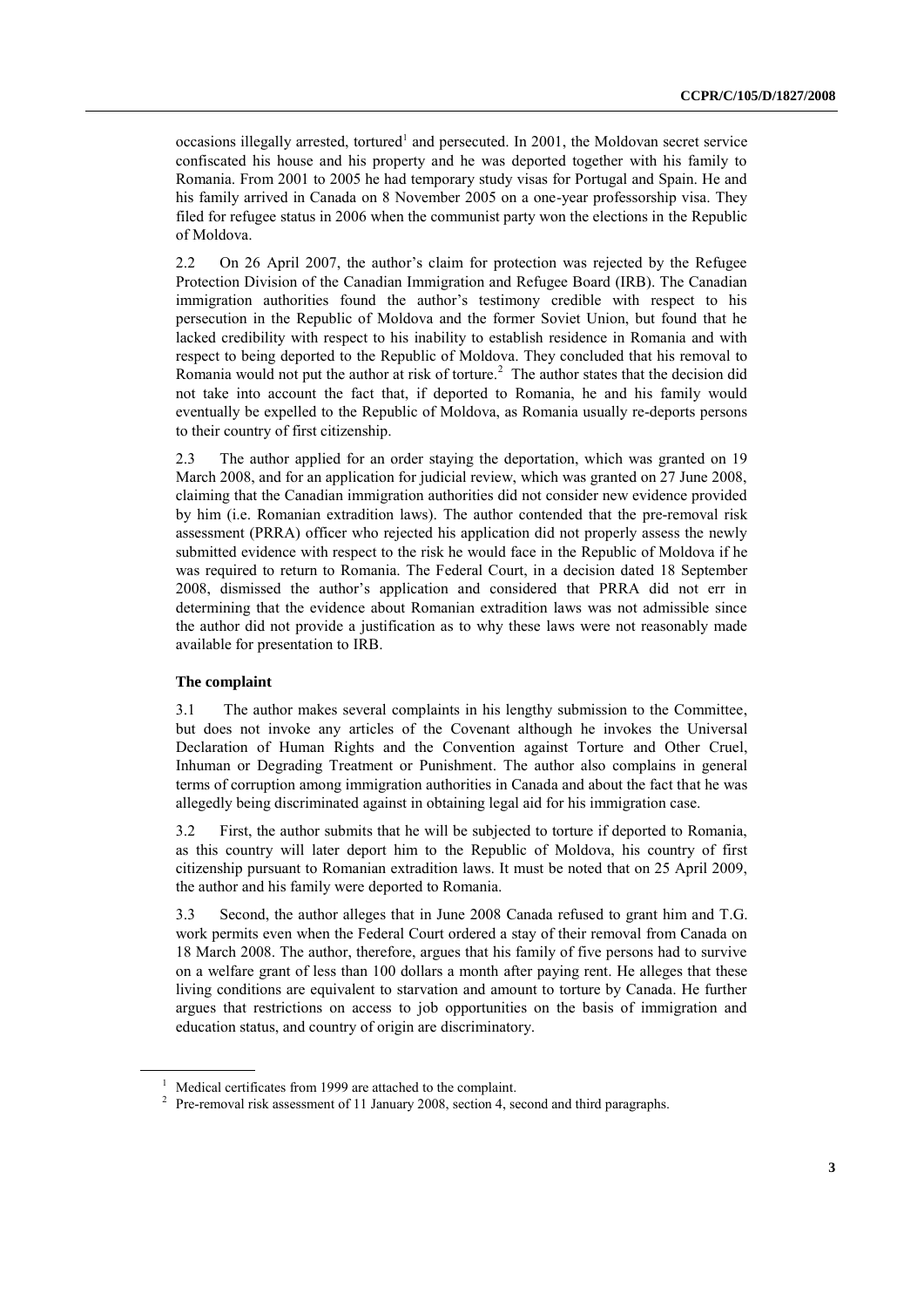3.4 Third, the author also alleges that his personal data including home address and telephone numbers were uploaded on websites belonging to the Canadian Society of Immigration Consultants (CSIC) and a company called "Rogers" without his consent. Furthermore, he alleges that the University of Toronto contacted the Moldovan Embassy in Toronto and sent his personal data to the embassy. This he alleges is a breach of his right to liberty and security of the person.

3.5 Fourth, the author alleges breach of the right to an effective remedy. He alleges that since he and T.G. did not have work permits, they could not have access to justice because they could not afford to pay court filing fees. As such, the author submits that they were unlawfully prevented from accessing the courts.

3.6 Fifth, the author alleges breach of the right to a fair and public hearing in the conduct of immigration matters. He alleges that IRB was not impartial and falsified his passport data and other documents thereby jeopardizing the prospects of success on appeal of any of his applications. He further alleges that, following the decisions of IRB and the Federal Court, their application for refugee status was denied because of the unfair processes that amount to a violation of principles of natural justice. On this point, he submits that, during the hearing of his application by IRB, he and T.G. were not allowed to provide explanations and evidence particularly on Romanian Law No. 302/2004 on extradition of citizens with double citizenship to their countries of domicile. The author further alleges that they were not professionally represented by the legal aid lawyers during the IRB hearing and during the application for leave to apply for judicial review, as these lawyers were incompetent and distorted material facts. The author further alleges that the legal aid lawyers falsified their documents and "cleaned" their affidavits. The author complains that the judges in the Federal Court would not allow the author to present explanations in relation to the effect of Romanian Law No. 302/2004. The author also submits that, during the applications for PRRA and consideration of protection on the basis of humanitarian and compassionate grounds (H&C application), a member of the CSIC, Stela Coldea, who was assigned to assist them with these applications, falsified the H&C application and did not submit the necessary forms and documents. The author alleges that when the PRRA application failed, Ms. Coldea lied to them and tried to extort 10,000 dollars for an appeal before the Federal Court when in fact the she did not have a right appear before the Federal Court.

3.7 Lastly, the author submits that Canadian authorities refused to give T.G. medical assistance when she was six months pregnant. The author alleges that she was discriminated against on the basis of her immigration status and because she was not under the Interim Federal Health Program (IFHP). The author submits that they had applied for an extension of the IFHP which was not granted even when the doctor that attended to her confirmed that she was pregnant and needed urgent medical assistance. The author further alleges that he was refused medical assistance for his high blood pressure, heart problems and medical care for cancer analysis. Finally on this point, the author submits that their underage children were refused medical assistance in winter when they suffered flu and a cold.

#### **State party's observations on the admissibility and the merits**

4.1 On 3 June 2009, the State party submitted its observations on the admissibility and the merits of the complaint. The State party submits that the author's claim for refugee protection was heard by IRB, which rendered its decision on 26 April 2007, finding that the author and his family were not Convention refugees and, therefore, not in need of protection. The State party states that IRB considered the fact that the author had lived and worked in Spain, Portugal and the United States of America from 2001 and 2005 without making a refugee claim in any of those countries as indicative of a true lack of fear. The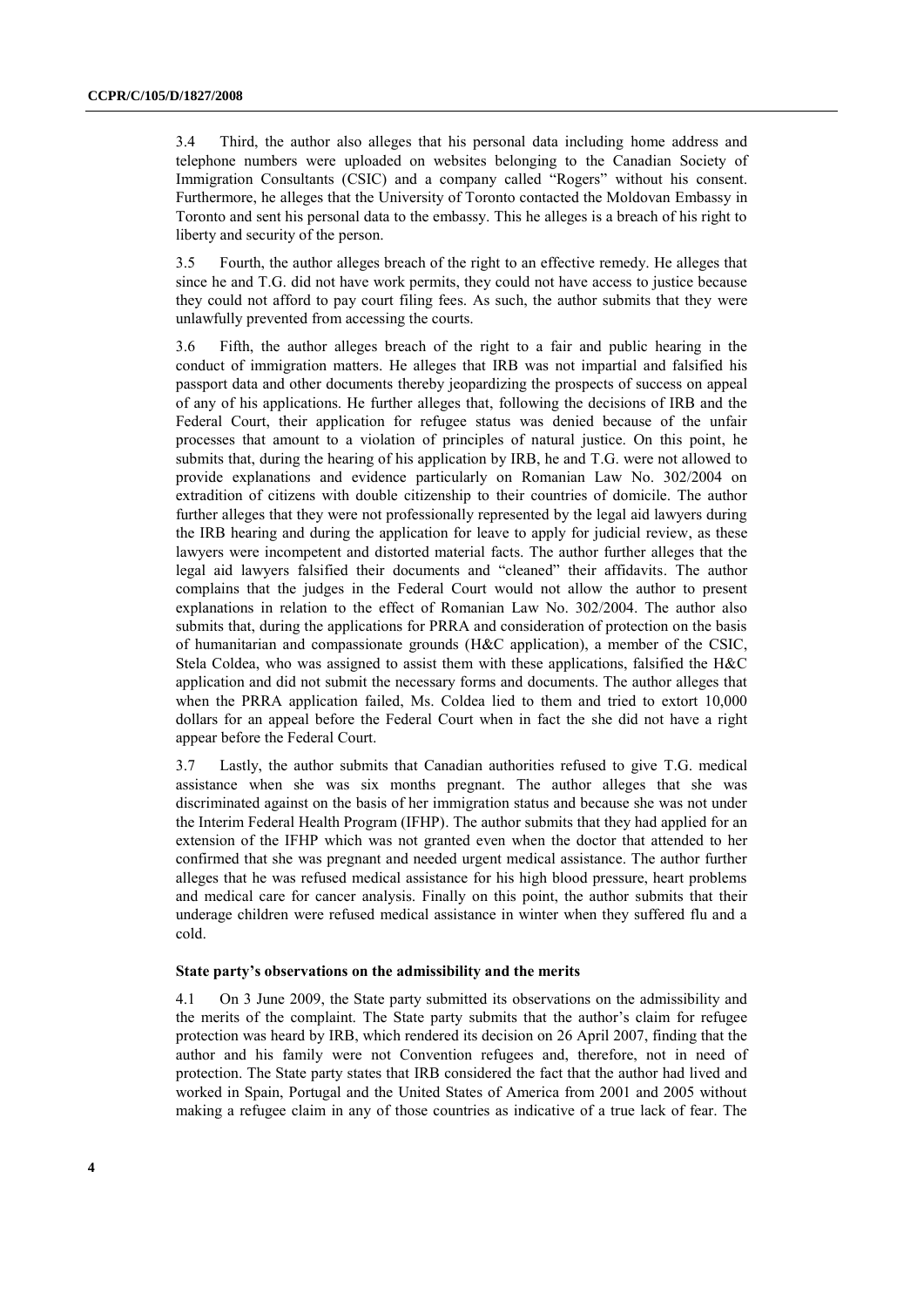State party further submits that the author admitted in oral testimony under oath that he did not seek refugee protection in Portugal because he could have a better salary in Canada. For this reason, IRB determined that the author was "country shopping".

4.2 The State party further states that, on 16 August 2007, the author's leave to apply for a judicial review of the IRB decision was refused by the Federal Court. Later in October 2007, the author made an application for a PRRA, which was turned down on 11 January 2008. The author then filed an application for leave to apply to the Federal Court to review the negative decision of PRRA, which was granted on 18 March 2008. This order effectively stayed the family's removal from Canada until the final disposition of the judicial review.

4.3 The State party submits that, on 18 September 2008, the Federal Court threw out the judicial review application on the ground that the new evidence which the author had alleged was not properly assessed by the PRRA officer, namely article 24 of Romania Law No. 302/2004, was not new as it would have been reasonably available for presentation to IRB. The Federal Court, therefore, considered that the PRRA officer did not commit a reviewable error by not admitting this document in evidence. On 12 March 2008, the author applied to IRB to have his claim for refugee protection reopened on the ground that his hearing before IRB had been a breach of justice. On 17 April 2008, IRB dismissed this application on the ground that the author had not established a breach of natural justice. The author then applied for leave to the Federal Court to review the decision by IRB not to reopen his refugee claim. On 15 August 2008, the Federal Court refused to grant leave.

4.4 In January 2008, the author made an H&C application for permanent residence. In the H&C application, the author argued that Romania Law No. 302/2004 on extradition had the effect that if he and his family were to be sent to Romania, they would automatically be extradited to the Republic of Moldova because the family's Romanian citizenship was not effective without establishing domicile in that country. On 9 January 2009, the H&C application was turned down. On 20 April 2009, the author filed an application for leave to apply for judicial review before the Federal Court. The removal of the author and his family from Canada was scheduled for 22 April 2009 and their application to stay this removal was dismissed on 20 April 2009 because the author did not attend the court hearing. The author and his family were deported to Romania on 25 April 2009.

4.5 With regard to the alleged starvation and insufficient financial support, the State party notes that the author has not provided any evidence that he was denied financial assistance but that he merely was dissatisfied with the amount that he and his family were receiving, and with the requirement to periodically prove their continued eligibility for assistance.

4.6 In respect to the author's allegation of refusal of health coverage and refusal for the prolongation of IFHP, the State party submits that IFHP provides essential health-care coverage to eligible persons who can demonstrate financial need. The State party states that refugee claimants in financial need are given basic and supplemental IFHP coverage during their refugee determination process and while waiting for a decision on a PRRA application. The State party submits that the author has not provided any evidence that his family's medical coverage was refused. The State party has no record of refusing the family's application for IFHP. On the contrary, the State party submits that its records indicate that the family's coverage was renewed on 5 January 2009 and was valid until 4 January 2010.

4.7 With regard to the author's allegation that he and his wife paid the necessary fees to extend their work permits in January 2008 but their applications were refused because at the time they were under a removal order, the State party submits that, under regulation 299 of the Immigration and Refugee Protection Regulations, a claimant of refugee protection is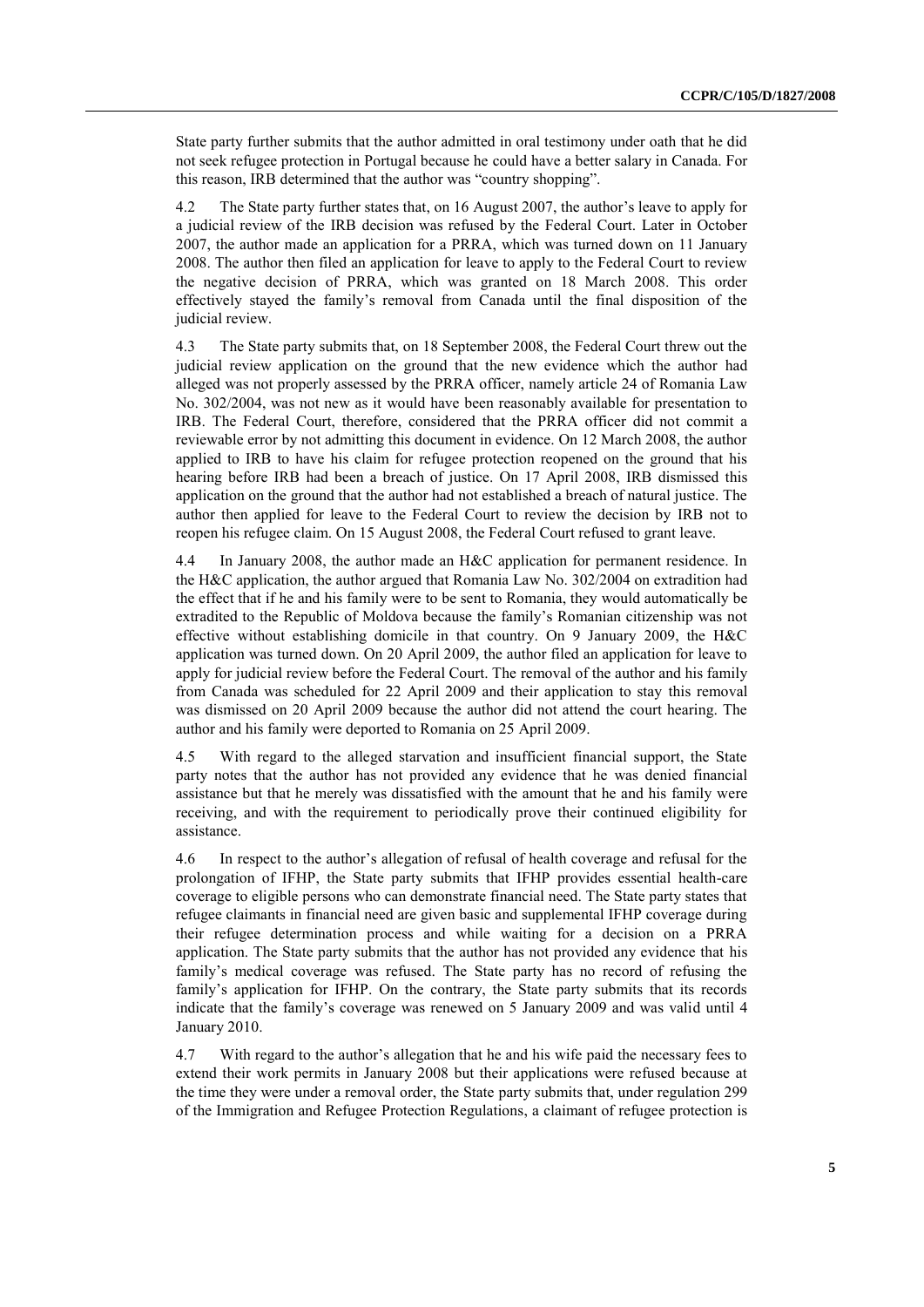exempted from payment of fees that are normally required for such an application. The State party submits that on 21 January 2008 when the author and his wife made applications for work permits, their claim for refugee status had already been denied and all recourses had been exhausted. The author and his family, therefore, became subject to an enforceable removal order and thus he and his wife were no longer entitled to a work permit pursuant to regulations 206 and 209 of the Immigration and Refugee Protection Regulations. The State party, therefore, submits that their application for work permits was rejected in accordance with the law. The State party also submits that, in June 2008, when the authors were under a temporary judicial stay of removal and made a new application, their application could not be processed without the payment of fees.

4.8 As regards the claim of refusal of free legal assistance and the failure to access justice, the State party states that free legal assistance in the State party for persons in financial need is provided for in the province of Ontario by the Ontario Legal Aid Plan, which covers refugee hearings. However, in the event that legal aid coverage through the plan is not available for a particular legal proceeding, the State party states that there exist legal clinics and student legal aid clinics which may be able to offer assistance. The State party submits that, on 6 April 2009, the author brought an application to the Federal Court for leave and for judicial review of the refusal by the Prime Minister of Canada, the Minister of Citizenship and Immigration, the Minister of Public Safety, the Minister of Health, the Minister of Justice and the Attorney General to give answers and provide solutions for his various complaints, but that he did not pay the requisite court filing fees for this application.

4.9 On admissibility, the State party submits that the whole communication should be declared inadmissible *ratione materiae* as the author does not allege violations of the Covenant but instruments in relation to which the Committee does not have supervisory competence, such as the Universal Declaration of Human Rights and the Convention against Torture. In the alternative, to the extent that some allegations seem to raise issues under the Covenant, the State party submits that the allegations have not been sufficiently substantiated for the purpose of admissibility. In the further alternative, the State party submits that the allegations have not been established to the degree of proof required to found a determination of a violation of the Covenant.

4.10 With regard to allegations appearing to raise issues under the Covenant, the State party provides a detailed response to each one of them. The State party considers that the alleged risk of death or torture or inhuman treatment or punishment in the Republic of Moldova raises issues under articles 6 and 7. However, the State party submits that the author's allegations that if deported to Romania he and his family will in turn be deported to the Republic of Moldova, where they risk death or torture or inhuman treatment or punishment, have not sufficiently been substantiated. The State party, therefore, submits that those aspects of the author's communication are inadmissible pursuant to article 2 of the Optional Protocol. $3$  On this point, the State party underscores the fact that while authors

<sup>3</sup> In this context, the State party refers to the Committee's communications No. 970/2001, *Fabrikant* v. *Canada*, decision of inadmissibility adopted on 6 November 2003, para. 9.3; No. 1234/2003, *P.K.* v. *Canada*, decision of inadmissibility, para. 7.3; No. 1562/2007, *Kibale* v. *Canada*, decision of inadmissibility adopted on 22 July 2008,para. 6.4; No. 1534/2006, *Pham* v. *Canada*, decision of inadmissibility adopted on 22 July 2008, para. 7.4; No. 1481/2006, *Tadman and Prentice* v. *Canada*, decision of inadmissibility adopted on 22 July 2008, para. 7.3; No. 1455/2006, *Kaur* v. *Canada*, decision of inadmissibility adopted on 30 October 2008, para. 7.3; No. 1638/2007, *Wilfred* v. *Canada*, decision of inadmissibility adopted on 30 October 2008, para. 4.3; No. 1766/2008, *Anani* v. *Canada*, decision of inadmissibility adopted on 30 October 2008, para. 4.2.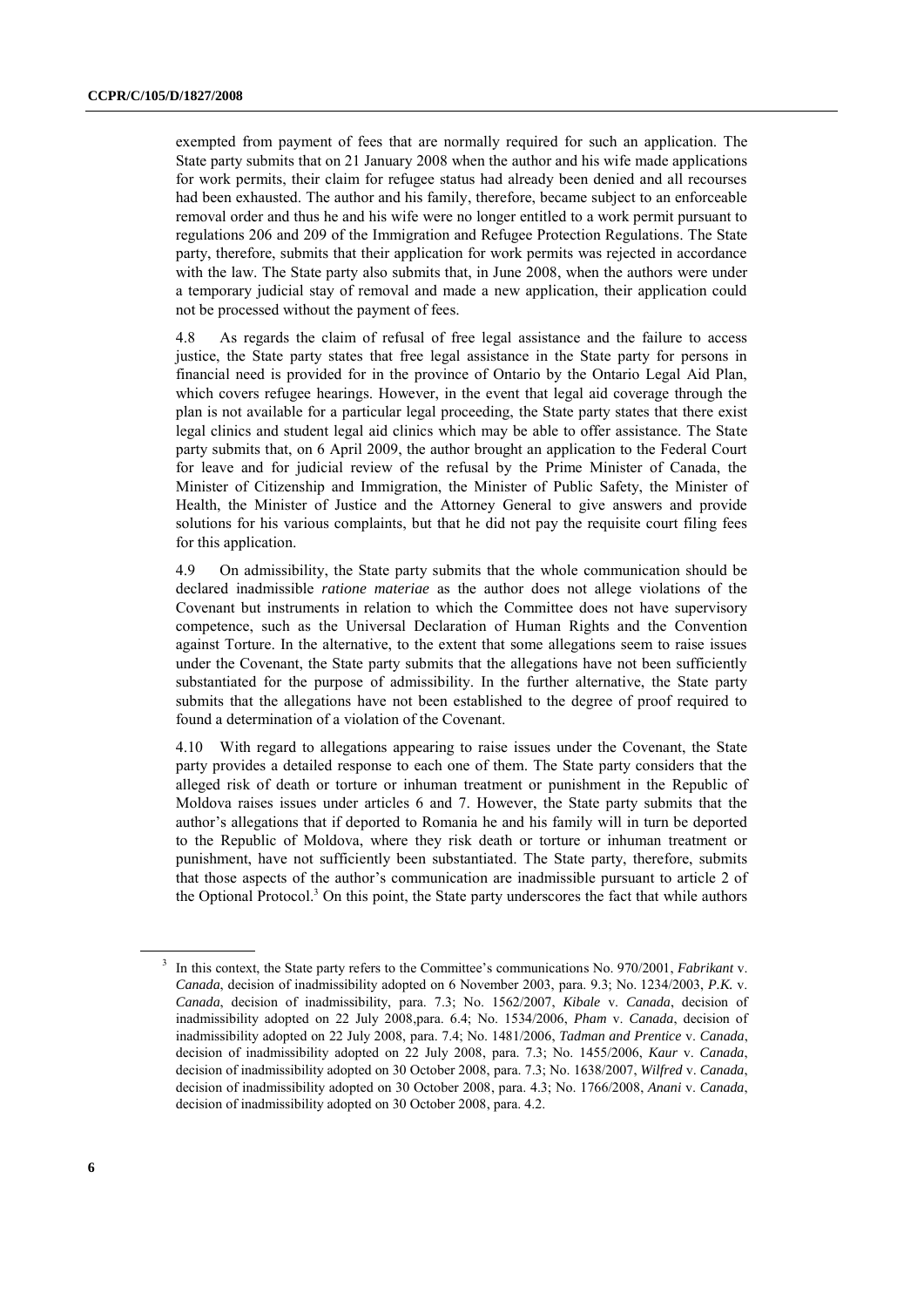of a communication need not prove their case "[they] must submit sufficient evidence in substantiation of [their] allegations as will constitute a *prima facie* case".<sup>4</sup>

4.11 The State party further submits that, since the allegations concerning risks in Romania are based on substantially the same facts and evidence as was presented to IRB, PRRA and during the H&C application, it is not the role of the Committee to re-evaluate the facts and evidence unless it is manifest that the domestic tribunal's evaluation was arbitrary or amounted to a denial of justice.<sup>5</sup> In the alternative, the State party argues that, in the event that the Committee wishes to re-examine the findings of fact and credibility of domestic tribunals, the State party recalls that IRB determined that the author and his family did not have a credible fear of return to Romania: firstly, based on their failure to claim refugee protection in Spain, Portugal and the United States of America where they lived between 2001 and 2005. Secondly, that the author and his family were country shopping based on the author's admission in oral testimony under oath that he did not seek refugee protection in Portugal because he would not have the salary in Portugal that he would have in Canada. Thirdly, the author was not credible in asserting that he could not obtain domicile in 2001 since, in fact, evidence indicated that he did not obtain Romanian domicile in 2001 because he left for teaching positions in Western Europe. Lastly, on a balance of probabilities, the author and his family would have the rights of all citizens in Romania and that they would not be deported to the Republic of Moldova after three months of their residence. <sup>6</sup> The State party submits that IRB based this finding on the documentary evidence before it such as the Romanian Constitution and other reports which stipulated, inter alia, the equality of citizens; the right of citizens to return to Romania; and that citizens cannot be expelled.

4.12 With regard to the Romanian Law No. 302/2004, the State party submits that the law does not allow for the expulsion of its citizens outside the extradition context. Therefore, in the absence of evidence that the author will be wanted for any criminal charges in the Republic of Moldova that may potentially put him at risk of an extradition request, the State party submits that the author has not established that he and his family would be directly or indirectly at risk of any treatment in violation of article 6 or 7 of the Covenant upon their return to Romania. The State party recalls that the Committee has held that in cases of extradition or deportation, the removing State is responsible for ensuring that the individual will not be exposed to a real risk of a violation of his rights under article 6 in the receiving State.<sup>7</sup> It recalls that a real risk of a violation of an individual's rights means that it must be "the necessary and foreseeable consequence of the deportation", which the material submitted does not support such a conclusion. The State party further submits that the material does not, even on a prima facie basis, establish the fact that "the necessary and foreseeable consequence of the deportation"<sup>8</sup> would be that they would be deported by Romania to the Republic of Moldova where they would be persecuted. With respect to allegations under article 7, the State party recalls that "State parties must not expose individuals to the danger of torture or cruel, inhuman or degrading treatment or punishment

<sup>4</sup> *Official Records of the General Assembly, Thirty-ninth Session, Supplement No. 40* (A/39/40), para. 588.

<sup>5</sup> See communications No. 1234/2003, para. 7.3; No. 1481/2006, para. 7.3; No. 1534/2006, para. 7.4; No. 1562/2007, para. 6.4.

<sup>&</sup>lt;sup>6</sup> See State party's comments on the admissibility and the merits, dated 3 June 2009, p. 16.

<sup>7</sup> See communications No. 539/1993, *Cox* v. *Canada,* decision of inadmissibility adopted on 3 November 1993, paras. 10.1–10.5; No. 470/1991, *Kindler* v. *Canada*, Views adopted on 30 July 1993, para. 14.3; No. 469/1991, *Ng* v. *Canada*, Views adopted on 5 November 1993, paras. 14.1– 14.2; No. 829/1998, *Judge* v. *Canada*, Views adopted on 5 August 2002, para. 10.2.

<sup>8</sup> See communications No. 692/1996, *A.R.J.* v. *Australia*, Views adopted on 28 July 1997, paras. 6.11– 6.13; No. 706/1996, *G.T.* v. *Australia*, Views adopted on 4 November 1997, paras. 8.1–8.2.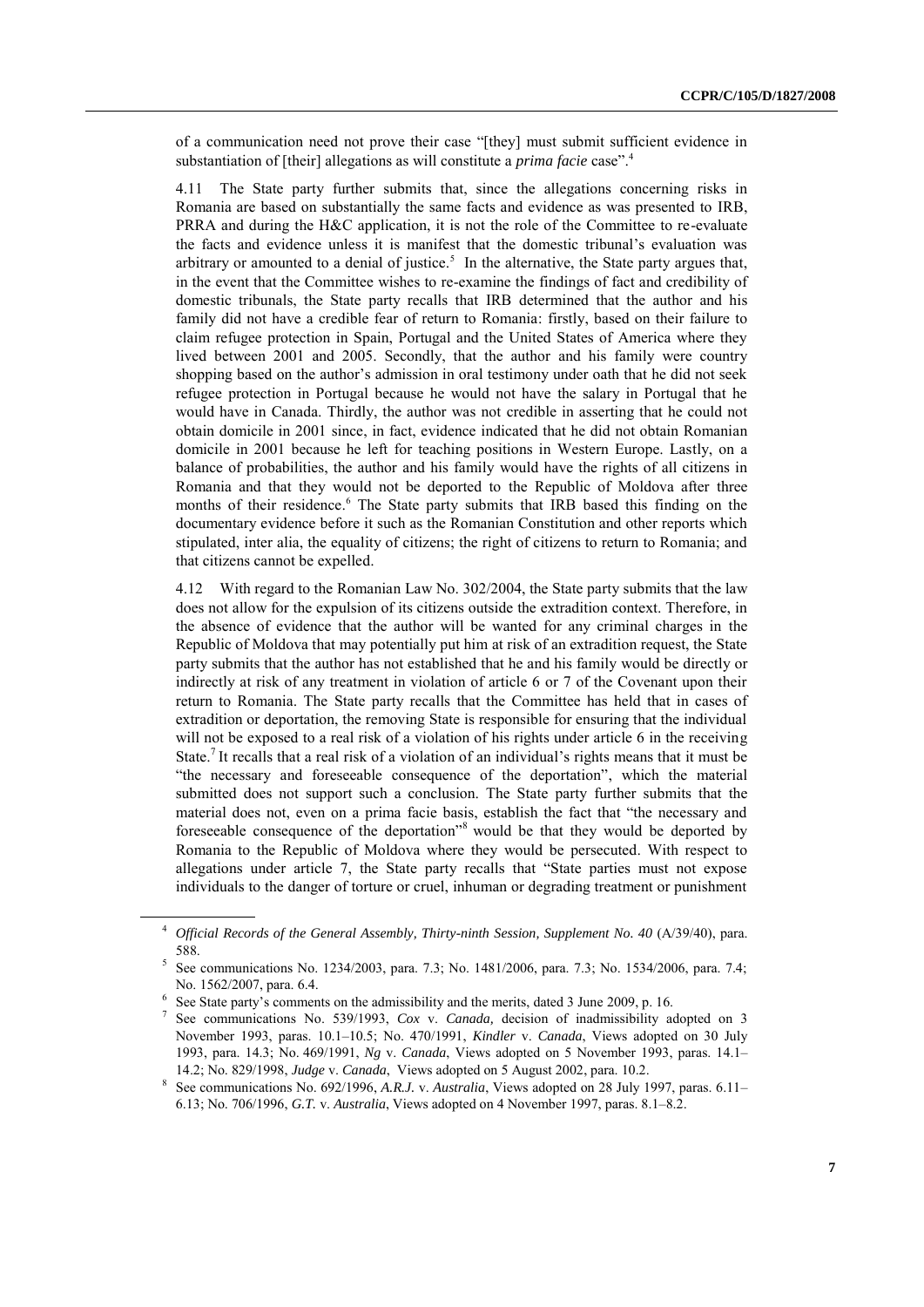upon return to another country by way of their extradition, expulsion or refoulement".<sup>9</sup> The State party submits that the author's allegations do not establish a risk at a level beyond mere "theory or suspicion" and certainly do not establish a real and personal risk of torture or cruel, inhuman or degrading treatment or punishment. The State party, therefore, submits that their claims in this regard are inadmissible pursuant to article 2 of the Optional Protocol on the grounds on non-substantiation.

4.13 In respect to the alleged denial of free legal aid, to assist the author with his immigration and court proceedings and other various complaints to State authorities, the State party notes that during the IRB hearing, the author was represented by a barrister and solicitor, and he therefore cannot complain of lack of legal representation at his refugee determination hearing. The State party also recalls that the author alleges that the lawyers that the author consulted asked for additional money (which he terms "extortion") due to the additional time required to review the large volume of documents he sought to present as evidence. The State party submits that there is no requirement under the Covenant for the State to provide free legal aid to litigants wishing to bring innumerable complaints and proceedings. The State party recalls the Committee's Views in *J.O. et al v. Belgium*<sup>10</sup> in which the Committee noted that article 14 of the Covenant obliges States parties to provide legal aid only within the framework of criminal proceedings. Accordingly, the authors' complaints in that case about the competence of their counsels in various civil proceedings, and their inability to pay for continued legal representation, were determined to be incompatible *ratione materiae* with the provisions of the Covenant, under article 3 of the Optional Protocol.

4.14. With regard to allegations concerning the insufficient provision of financial assistance, inadequate free health care and refusal of work permits, the State party submits that these are substantially economic rights and as such, are inadmissible *ratione materiae* under article 3 of the Optional Protocol. In the alternative, the State party submits that these aspects of the communication are inadmissible on the grounds of non-substantiation pursuant to article 2 of the Optional Protocol. On this point, the State party relies on the Committee's Views in *Wilfred v Canada*<sup>11</sup> in which an author's communication based on "general denunciations", without any information to substantiate the alleged violations, was held to be inadmissible under article 2 of the Optional Protocol.

4.15 The State party submits that on the basis of the foregoing considerations, the entire communication should be declared inadmissible on grounds of incompatibility with the provisions of the Covenant pursuant to article 3 of the Optional Protocol or in the alternative, on grounds of non-substantiation pursuant to article 2 of the Optional Protocol. The State party submits that should the communication be declared admissible, the Committee should on the basis of State party's submissions made herein determine that it is wholly without merit.

<sup>9</sup> General comment No. 20 (1992) on the prohibition of torture or cruel, inhuman or degrading treatment or punishment, *Official Records of the General Assembly, Forty-seventh Session, Supplement No. 40* (A/47/40), annex VI, sect. A, para. 9. More recently, see general comment No. 31 (2004) on the nature of the general legal obligation imposed on States parties to the Covenant, *Official Records of the General Assembly, Fifty-ninth Session, Supplement No. 40*, vol. I (A/59/40 (Vol. I)), annex III , para. 12.

<sup>&</sup>lt;sup>10</sup> Communication No. 1417/2005, decision of inadmissibility adopted on 28 October 2005, para. 4.4.

 $11$  Communication No. 1638/2007, para. 4.3.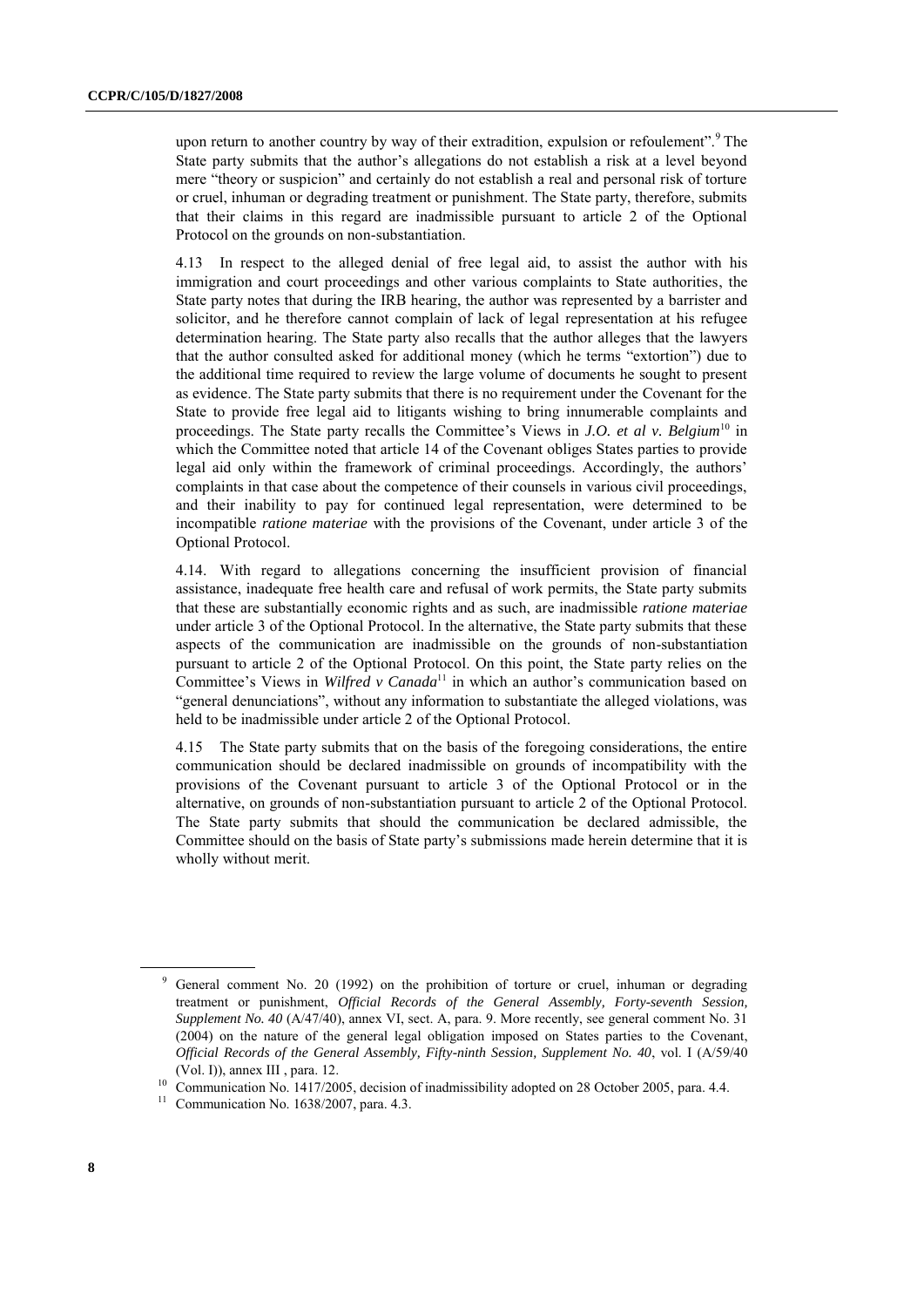#### **The author's comments**

5.1 On 14 September 2009, the author submitted his comments and reiterates his claims. He adds, however, a further claim under article 7 of the Covenant.

5.2 The author alleges that, on 25 April 2009, during his family's deportation to Romania, officers of the Canada Border Services Agency (CBSA) tortured and abused him and his family, and that they also confiscated and destroyed his documents and fax machine that the author used to transmit documents to the Committee. The author further alleges that on 24 April 2009, three people in civilian clothes, who claimed to have been officers from the Canadian Immigration Office, assaulted the author and attempted to sexually abuse their 10-year-old daughter. The author alleges that it took the intervention of their neighbours and friends for the officers to stop their "criminal actions".

5.3 The author further alleges that, during the enforcement of their deportation order, officials of the State party ordered an obstetric doctor in Toronto, who attended to T.G. during her pregnancy, not to issue medical certificates. The author alleges that the doctor insisted on receiving a fee of 35 dollars for any type of medical certificate. The author further alleges that, on 22 April 2009, T.G., while seven months pregnant, was forced to move over 250 kg of their luggage when the author was arrested by CBSA officers. The author further alleges that the family was put under arrest in a special hotel and were only given food sometime around 2.00 a.m. after "20 hours of torture".

5.4 The author also alleges that, on 23 April 2009, he was interrogated at the enforcement centre of Toronto airport when he complained and requested a lawyer and to have their confiscated goods released, which was refused. The author alleges that they were arrested and moved to Econolodge hotel and, whilst there, an enforcement officer came and took humiliating photos of him and his wife and threatened to kill them if they complained to officials.

5.5 The author states that, upon arrival in Romania on 27 April 2009, the Romanian Boundary Police told them that they would have to leave Romania for Moldova after three months if they did not obtain permanent domicile in Romania. The author alleges his children are not admitted to school and they do not have social and medical assistance. The author further alleges that the family has to evade arrest and deportation as they are at a risk of re-deportation to the Republic of Moldova.

5.6 In response to the specific issues raised by the State party, the author disputes that he had admitted to "country shopping" and to testifying that the reason he did not apply for refugee status in Portugal was because he would receive a better salary in Canada.

5.7 With regard to the State party's argument to declare the communication inadmissible *ratione materiae* on the grounds that the Committee does not have competence over alleged violations of the Universal Declaration of Human Rights and the Convention against Torture, the author submits that it is ridiculous to state that the Committee does not have competence over alleged violations of these instruments. In this regard, the author quotes the preamble of the Covenant, which refers to the recognition that, in accordance with the Universal Declaration of Human Rights, human beings enjoy civil and political freedom as well as economic, social and cultural rights.

5.8 In response to the State party's argument that allegations of refusal of work permits and health coverage, starvation and insufficient financial support are squarely economic complaints and, therefore, they are outside the scope of the Covenant, the author argues that these are not economic complaints. The author submits that the illegal refusal of work permits, medical assistance and starvation and the denial of prenatal care must be viewed in the light of the prohibition against torture and discrimination on the basis of immigration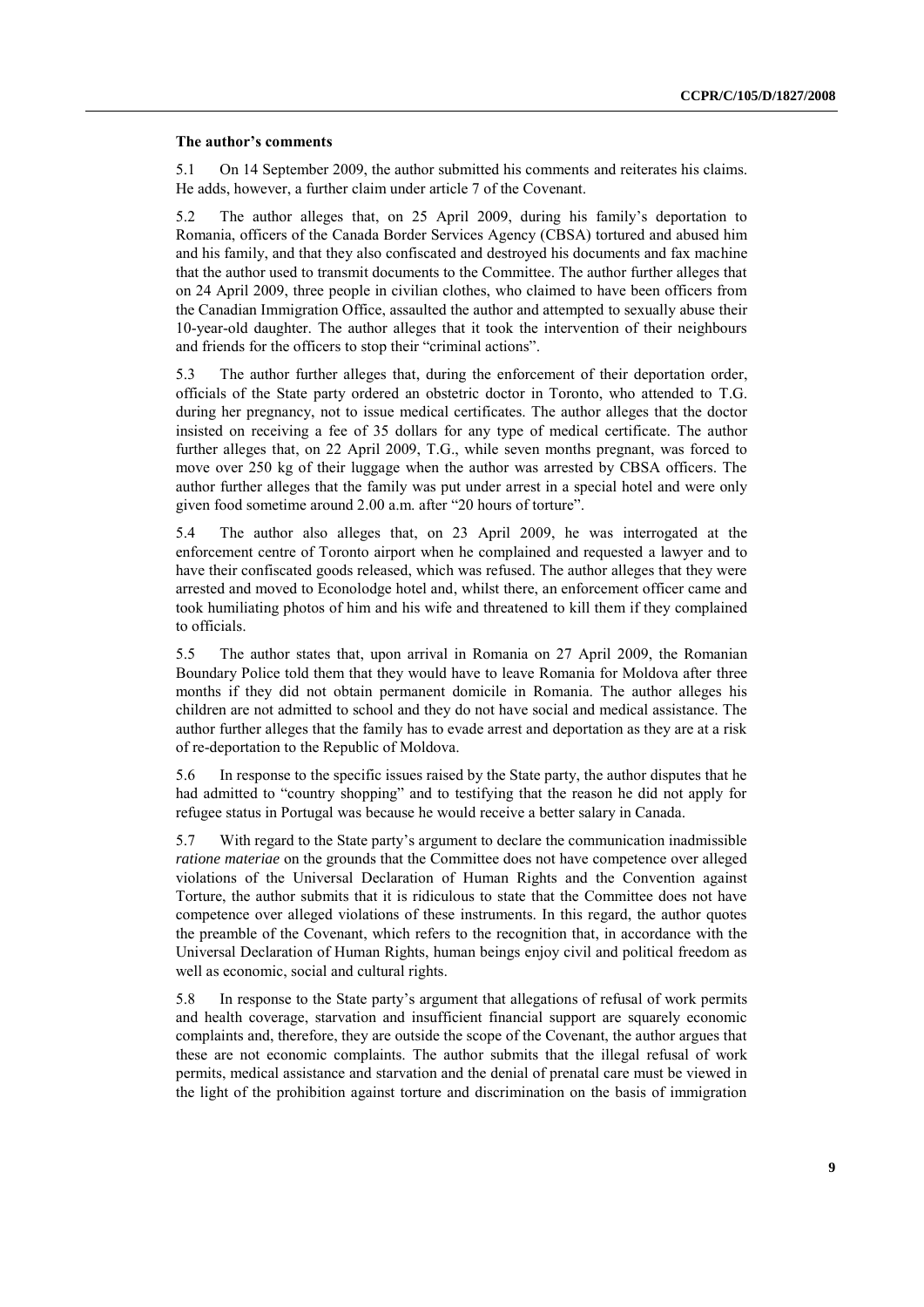status. The author therefore submits that the Committee has competence to deal with these allegations in the light of the corresponding provisions of the Covenant.

#### **Additional observations by the State party on admissibility and merits**

6.1 On 2 November 2010, the State party submitted additional observations on the admissibility and merits of the communication.

6.2 With regard to allegations of illegal arrest before and during deportation and the subjection to torture, assault and sexual violations, the State party submits a summary of statements of CBSA officers who were charged with the task of facilitating the removal and deportation of the author and his family.<sup>12</sup> In these statements, the officers deny any illtreatment and assault. The State party further submits that, on 21 April 2009, Officers Andrea Duncan and John Hawley attended the family's apartment and found the author, who stated that he and his family would make arrangements with a friend to drive them to the airport the following day. When T.G. arrived at the apartment, she confirmed the family's travel arrangements. Furthermore, the State party states that an official from the children's school who had come to the apartment with T.G. confirmed that the children would no longer be attending school. The State party submits that on the basis of this information, the officers determined that the family would appear at the airport for removal and did not have to be detained. The State party therefore denies that the author and his family members were arrested and assaulted, and that their belongings were seized.

6.3 In respect to allegations that, on 22 April 2009, T.G., who was seven months pregnant, was made to carry 250 kg of luggage and that the family was put under hotel arrest and tortured with hunger after they were not allowed on the plane, the State party submits that the family missed their plane because they had excess luggage. As such, the family was moved to Econolodge hotel. The State party submits that, although at the time of arrival at the hotel, the kitchen was closed, hotel management agreed to open the kitchen and bring the family a meal to their room at around 10:30 p.m. and not 2.00 a.m. as alleged by the author. The State party states that the officers' conversation and interaction with the family was minimal, kept to pleasantries and was professional throughout the process.

6.4 The State party denies the allegations that, on 23 April 2009, the author was interrogated at Toronto Airport at 10.00 a.m. and that, notwithstanding a complaint to Officer David Sullivan of the Enforcement Centre and a request for a lawyer, nothing was done to assist them. The State party submits that the author reported to Officer David Sullivan to finalize arrangements for the family's rescheduled deportation on 25 April 2009. The Officer determined that the author and his family still had access to their apartment and could stay there until their date of their deportation. As such, two officers, Carlson and Stager, were asked to take the author's luggage that the family was unable to take to the apartment (nine pieces in total) to a storage facility at the airport until the family's deportation. The State party denies the author's allegations that the author was arrested and refused access to a lawyer and that his family had their documents and books confiscated on this day.

6.5 The State party also denies allegations that on the night of 23–24 April 2009, three people in civilian clothes who stated that they were officers of the Canadian Immigration Office assaulted the author and attempted to "violate sexually" his 10-year-old daughter until they were rescued through the intervention of neighbours and friends. The State party submits that these allegations are libellous and inflammatory as no evidence from the

<sup>&</sup>lt;sup>12</sup> See statements attached to the supplemental submission by the State party to the Committee dated 1 November 2010.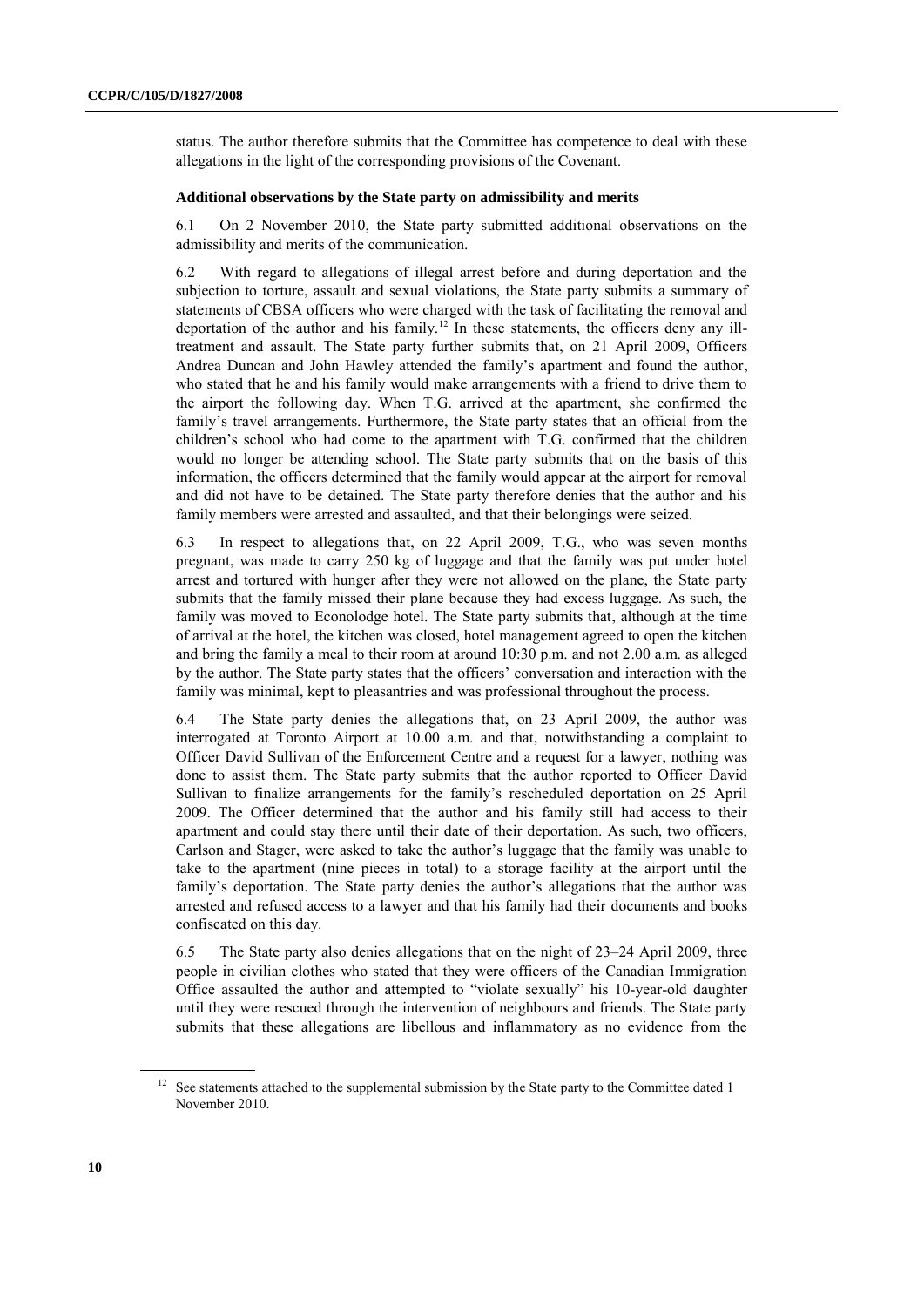neighbours and friends has been adduced by the author. The State party submits that it has no records indicating that any of its officials had any interaction with the family on this particular day. The State party argues that considering that the author's deportation had been rescheduled for 25 April 2009, there would have been no reason for its officers to visit the family on these days.

6.6 With regard to the author's status in Romania, the State party submits that the fact that the author and his family have been in Romania for a year after their arrival in April 2009 constitutes strong evidence that they will not be deported in the future. Furthermore, the State party submits that Romania became a member of the European Union in January 2007 and as such its citizens, including the author and his family, can travel without restriction throughout other European Union countries. The State party therefore argues that if the author and his family are dissatisfied with their life in Romania, they can freely take up residence and look for employment in any of these European Union countries. The State party submits, therefore, that the new complaints regarding the manner of their removal and their status in Romania should be declared inadmissible on the grounds of nonsubstantiation, pursuant to article 2 of the Optional Protocol. In the alternative, the State party requests that the author's allegations be declared to be wholly without merit.

#### **Author's comments on State party's additional observations**

7.1 On 14 December 2010, the author submitted comments on the State party's additional observations on admissibility and merits. In these comments, the author largely reiterates the comments contained in his previous submission. However, the author also raises a number of issues that were not previously addressed therein.

7.2 With regard to their status in Romania, the author reiterates that T.G. is a dual national of Romania and Ukraine. He alleges that the latter country does not recognize dual citizenship, and as such this has substantial consequences on her and the status of their children. The author submits that Ukranians and Moldovans are treated differently in Romania. The author also claims that they do not have a legal status in Romania, and without a source of income they survive on support from some ethnic Romanians and other people. The author alleges that he and his wife cannot obtain work permits. The author also submits that, based on his fellowship experience in some of the European Union countries, in order to be eligible to apply for positions, it is necessary to present, among other things, "criminal certificates" from all countries of citizenship and countries where they have lived for more than six months. The author submits that, since Ukraine and the Republic of Moldova did not provide such documents to his family when they requested for them in 2005, they could not be eligible to be considered for employment opportunities.

7.3 In respect to the statements attached to the State party's additional observations on admissibility and merits, the author argues that, in this submission, the State party made further falsifications protecting abuse and criminal actions of Canadian officials.

7.4 As regards the State party's comments that on 21 April 2009 CBSA officers attended the author's apartment, where the author stated that he has made arrangements to be driven to the airport by a friend, the author alleges that the officers were not allowed in his apartment. The author alleges that, instead, the officers forced his apartment door open and arrested him before allegedly making an unauthorized search. One police officer and a member of CSIC who extorted money from them and organized their illegal arrest, torture and attempt(s) to violate their daughter. He further alleges that the three people in civilian clothes that came to their apartment on 24 April 2009 indirectly told them that they acted in collusion with the police officer and CSIC member

7.5 The author also alleges that not only did the State party's officials take humiliating photos of their children, but they also put them on the Internet.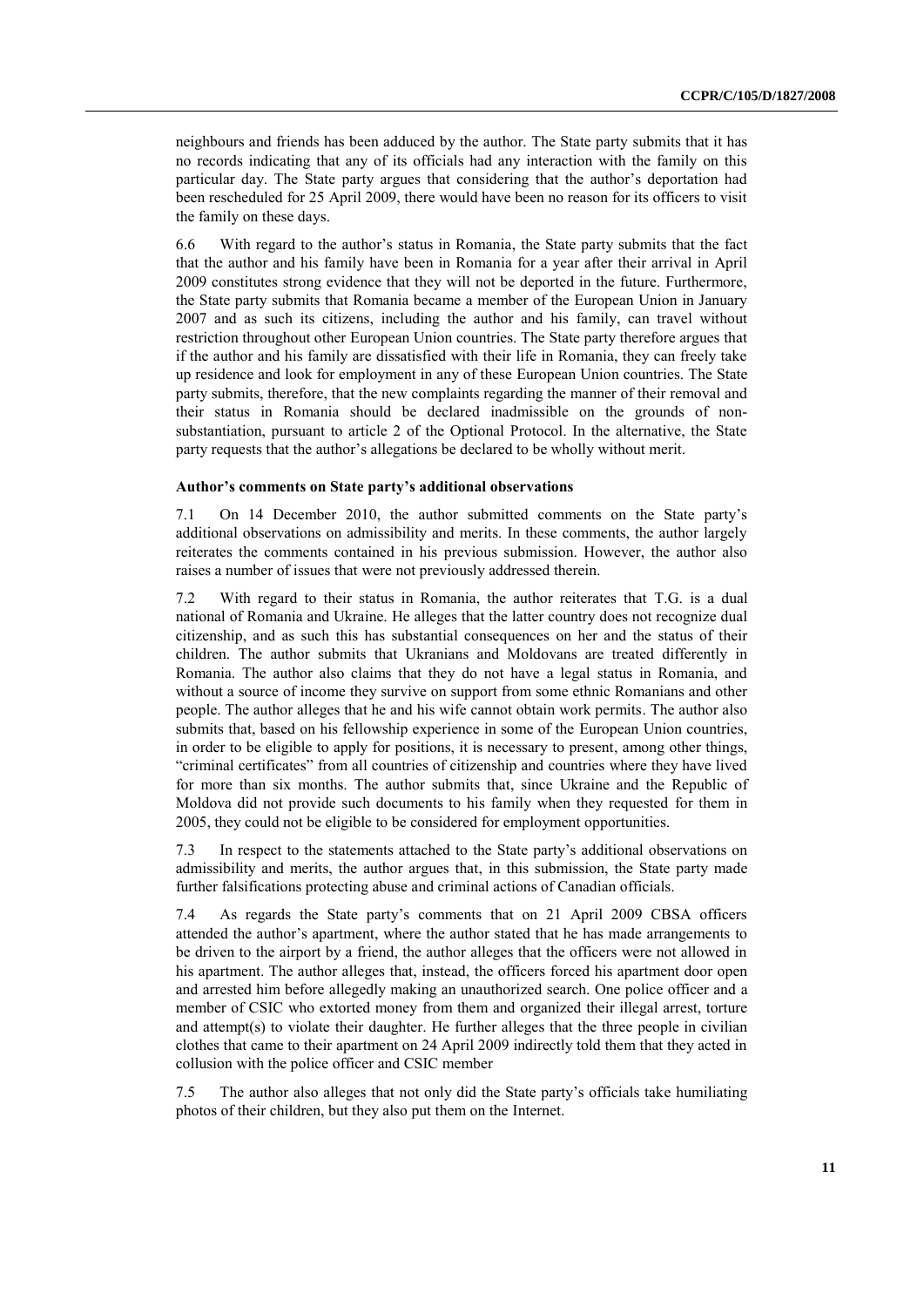7.6 With regard to the State party's response that no official interacted with the family on 24 April 2009 and the complaints of assault and the intervention by neighbours and friends to stop the assault are unsubstantiated, the author submits that one can ask for witness depositions from their neighbours who can confirm these allegations. The author further states that the principal and teachers from their daughters' school could be asked to lodge witness depositions.

#### **Issues and proceedings before the Committee**

#### *Consideration of admissibility*

8.1 Before considering any claim contained in a communication, the Human Rights Committee must, in accordance with rule 93 of its rules of procedure, decide whether or not the communication is admissible under the Optional Protocol to the Covenant.

8.2 The Committee has ascertained that the same matter is not being examined under another procedure of international investigation or settlement for purposes of article 5, paragraph 2 (a), of the Optional Protocol.

8.3 The Committee notes the State party's arguments that the communication should be considered inadmissible on grounds of incompatibility with the provisions of the Covenant pursuant to article 3 of the Optional Protocol, or in the alternative, on grounds of nonsubstantiation, pursuant to article 2 of the Optional Protocol. In this regard, the State party submits that the communication is inadmissible *ratione materiae* as it alleges violations of the Universal Declaration of Human Rights and the Convention against Torture. However, the author submits that the Committee has competence to consider violations under these instruments. In the alternative, the author argues that his claims must be viewed to allege violations of rights under the Covenant.

8.4 The Committee observes that the author's submissions are voluminous and might present difficulties in ascertaining the specific claims that are brought. In this regard, it is prudent that the author's claims are identified for purposes of considering the question of admissibility. The Committee notes that the author's claims emanate from the author's preremoval period from Canada and the actual removal. They can be said to fall under six heads. First, the author's claim relates to Canada's refusal to recognize him and his family as refugees and their eventual deportation to Romania where they claim they are at a risk of being re-deported to the Republic of Moldova where they are likely to be tortured. Second, the author claims that he and his wife were refused work permits in Canada and as such were made to survive on insufficient welfare grant which amounted to starvation and torture. The author submits that the refusal to grant them work permits and, therefore, access to employment opportunities is discriminatory on the basis of, inter alia, their immigration and education status. Third, the author alleges that their rights to liberty and security of the person were violated when the State party's agents put up their personal data on the website without their consent. Fourth, the author alleges a violation of his rights to an effective remedy and access to justice. Under this head, the author alleges that the requirement to pay court and application fees barred them from pursuing justice because they could not afford to pay for court filing fees. He also alleges that the court process was fraught in that the legal officers who were assigned to them falsified affidavits and that during hearings they were not allowed to provide crucial evidence that affected the outcome of the proceedings. Fifth, the author alleges that the State party refused to give him and his family access to medical assistance. Lastly, the author alleges that during their removal from the State party, they were arrested, harassed and starved. The author alleges that he was assaulted and that his daughter was threatened with sexual abuse.

8.5 The Committee observes that under article 1 of the Optional Protocol, it is only competent to consider communications that allege violations of rights set forth in the